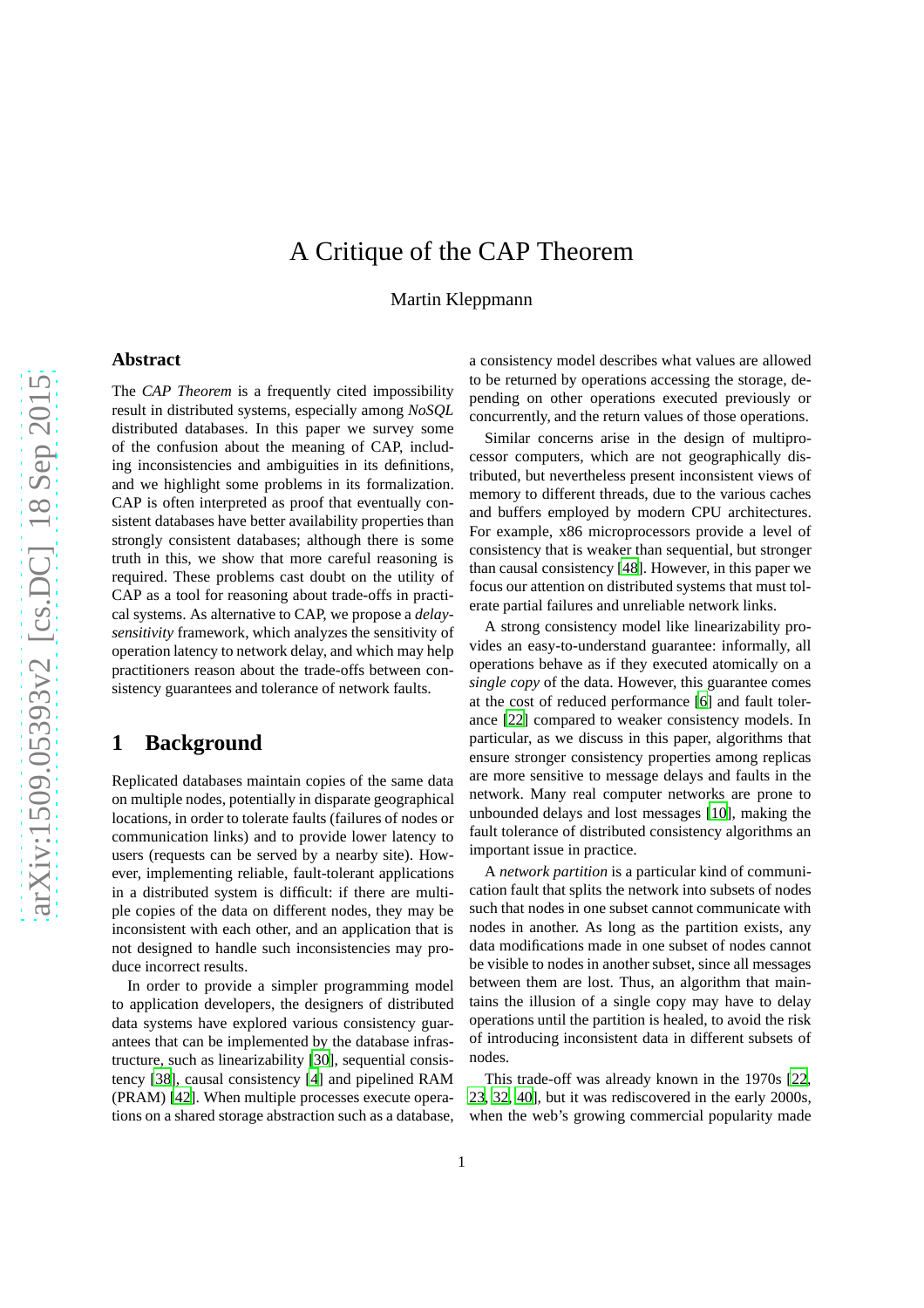geographic distribution and high availability important to many organizations [\[18,](#page-12-6) [50\]](#page-13-2). It was originally called the *CAP Principle* by Fox and Brewer [\[16,](#page-12-7) [24\]](#page-12-8), where CAP stands for *Consistency*, *Availability* and *Partition tolerance*. After the principle was formalized by Gilbert and Lynch [\[25,](#page-12-9) [26\]](#page-12-10) it became known as the *CAP Theorem*.

CAP became an influential idea in the NoSQL movement [\[50](#page-13-2)], and was adopted by distributed systems practitioners to critique design decisions [\[31](#page-12-11)]. It provoked a lively debate about trade-offs in data systems, and encouraged system designers to challenge the received wisdom that strong consistency guarantees were essential for databases [\[17](#page-12-12)].

The rest of this paper is organized as follows: in section [2](#page-1-0) we compare various definitions of consistency, availability and partition tolerance. We then examine the formalization of CAP by Gilbert and Lynch [\[25\]](#page-12-9) in section [3.](#page-4-0) Finally, in section [4](#page-7-0) we discuss some alternatives to CAP that are useful for reasoning about trade-offs in distributed systems.

# <span id="page-1-0"></span>**2 CAP Theorem Definitions**

CAP was originally presented in the form of *"consistency, availability, partition tolerance: pick any two"* (i.e. you can have CA, CP or AP, but not all three). Subsequent debates concluded that this formulation is misleading [\[17,](#page-12-12) [28](#page-12-13), [47\]](#page-13-3), because the distinction between CA and CP is unclear, as detailed later in this section. Many authors now prefer the following formulation: if there is no network partition, a system can be both consistent and available; when a network partition occurs, a system must choose between either consistency (CP) or availability (AP).

Some authors [\[21](#page-12-14), [41\]](#page-12-15) define a CP system as one in which a majority of nodes on one side of a partition can continue operating normally, and a CA system as one that may fail catastrophically under a network partition (since it is designed on the assumption that partitions are very rare). However, this definition is not universally agreed, since it is counter-intuitive to label a system as "available" if it fails catastrophically under a partition, while a system that continues partially operating in the same situation is labelled "unavailable" (see section [2.3\)](#page-3-0).

Disagreement about the definitions of terms like *availability* is the source of many misunderstandings about CAP, and unclear definitions lead to problems with its formalization as a theorem. In sections [2.1](#page-1-1) to [2.3](#page-3-0) we survey various definitions that have been proposed.

# <span id="page-1-1"></span>**2.1 Availability**

In practical engineering terms, *availability* usually refers to the proportion of time during which a service is able to successfully handle requests, or the proportion of requests that receive a successful response. A response is usually considered successful if it is valid (not an error, and satisfies the database's safety properties) and it arrives at the client within some timeout, which may be specified in a *service level agreement* (SLA). Availability in this sense is a metric that is empirically observed during a period of a service's operation. A service may be available (up) or unavailable (down) at any given time, but it is nonsensical to say that some software package or algorithm is 'available' or 'unavailable' in general, since the uptime percentage is only known in retrospect, after a period of operation (during which various faults may have occurred).

There is a long tradition of *highly available* and *faulttolerant* systems, whose algorithms are designed such that the system can remain available (up) even when some part of the system is faulty, thus increasing the expected mean time to failure (MTTF) of the system as a whole. Using such a system does not automatically make a service 100% available, but it may increase the observed availability during operation, compared to using a system that is not fault-tolerant.

## **2.1.1 The A in CAP**

Does the A in CAP refer to a property of an algorithm, or to an observed metric during system operation? This distinction is unclear. Brewer does not offer a precise definition of availability, but states that "availability is obviously continuous from 0 to 100 percent" [\[17\]](#page-12-12), suggesting an observed metric. Fox and Brewer also use the term *yield* to refer to the proportion of requests that are completed successfully [\[24\]](#page-12-8) (without specifying any timeout).

On the other hand, Gilbert and Lynch [\[25\]](#page-12-9) write: "For a distributed system to be continuously available, every request received by a non-failing node in the sys-tem must result in a response".<sup>[1](#page-1-2)</sup> In order to prove a re-

<span id="page-1-2"></span><sup>1</sup>This sentence appears to define a property of *continuous availability*, but the rest of the paper does not refer to this "continuous" aspect.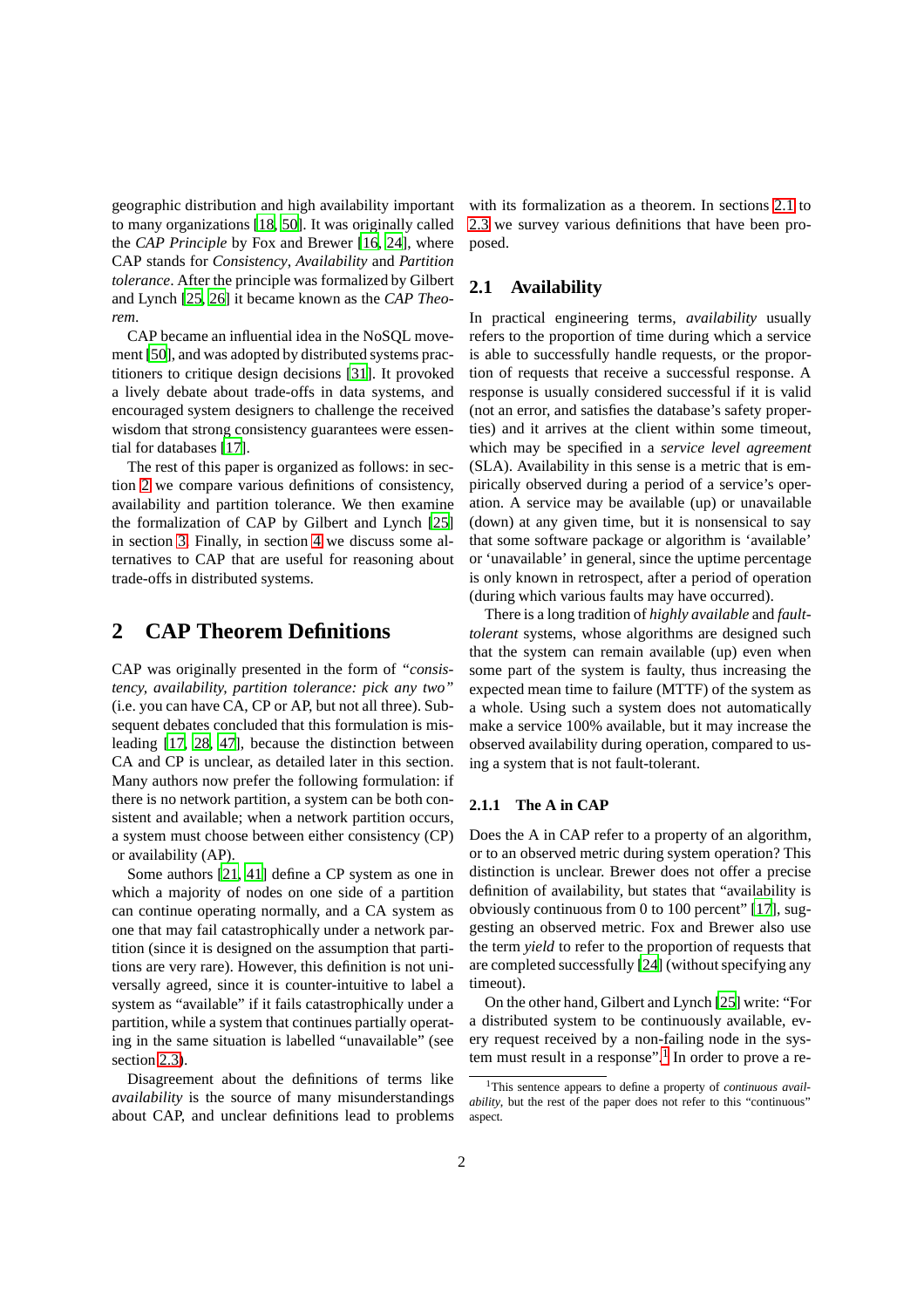sult about systems in general, this definition interprets availability as a property of an algorithm, not as an observed metric during system operation – i.e. they define a system as being "available" or "unavailable" statically, based on its algorithms, not its operational status at some point in time.

One particular execution of the algorithm is available if every request in that execution eventually receives a response. Thus, an algorithm is "available" under Gilbert and Lynch's definition if *all* possible executions of the algorithm are available. That is, the algorithm must guarantee that requests always result in responses, no matter what happens in the system (see section [2.3.1\)](#page-3-1).

Note that Gilbert and Lynch's definition requires *any* non-failed node to be able to generate valid responses, even if that node is completely isolated from the other nodes. This definition is at odds with Fox and Brewer's original proposal of CAP, which states that "data is considered highly available if a given consumer of the data can always reach *some* replica" [\[24](#page-12-8), emphasis original].

Many so-called highly available or fault-tolerant systems have very high uptime in practice, but are in fact "unavailable" under Gilbert and Lynch's definition [\[34](#page-12-16)]: for example, in a system with an elected leader or primary node, if a client that cannot reach the leader due to a network fault, the client cannot perform any writes, even though it may be able to reach another replica.

#### <span id="page-2-2"></span>**2.1.2 No maximum latency**

Note that Gilbert and Lynch's definition of availability does not specify any upper bound on operation latency: it only requires requests to *eventually* return a response within some unbounded but finite time. This is convenient for proof purposes, but does not closely match our intuitive notion of availability (in most situations, a service that takes a week to respond might as well be considered unavailable).

This definition of availability is a pure liveness property, not a safety property [\[5\]](#page-11-3): that is, at any point in time, if the response has not yet arrived, there is still hope that the availability property might still be fulfilled, because the response may yet arrive – it is never too late. This aspect of the definition will be important in section [3,](#page-4-0) when we examine Gilbert and Lynch's proofs in more detail.

(In section [4](#page-7-0) we will discuss a definition of availability that takes latency into account.)

### <span id="page-2-1"></span>**2.1.3 Failed nodes**

Another noteworthy aspect of Gilbert and Lynch's definition of availability is the proviso of applying only to *non-failed* nodes. This allows the aforementioned definition of a CA system as one that fails catastrophically if a network partition occurs: if the partition causes all nodes to fail, then the availability requirement does not apply to any nodes, and thus it is trivially satisfied, even if no node is able to respond to any requests. This definition is logically sound, but somewhat counter-intuitive.

# **2.2 Consistency**

Consistency is also an overloaded word in data systems: consistency in the sense of ACID is a very different property from consistency in CAP [\[17](#page-12-12)]. In the distributed systems literature, consistency is usually understood as not one particular property, but as a spectrum of models with varying strengths of guarantee. Examples of such consistency models include linearizability [\[30\]](#page-12-0), sequential consistency [\[38\]](#page-12-1), causal consistency [\[4\]](#page-11-0) and PRAM [\[42](#page-13-0)].

There is some similarity between consistency models and *transaction isolation models* such as serializability [\[15\]](#page-12-17), snapshot isolation [\[14\]](#page-12-18), repeatable read and read committed [\[3,](#page-11-4) [27](#page-12-19)]. Both describe restrictions on the values that operations may return, depending on other (prior or concurrent) operations. The difference is that transaction isolation models are usually formalized assuming a single replica, and operate at the granularity of transactions (each transaction may read or write multiple objects). Consistency models assume multiple replicas, but are usually defined in terms of singleobject operations (not grouped into transactions). Bailis et al. [\[12\]](#page-11-5) demonstrate a unified framework for reasoning about both distributed consistency and transaction isolation in terms of CAP.

#### <span id="page-2-3"></span>**2.2.1 The C in CAP**

Fox and Brewer [\[24\]](#page-12-8) define the C in CAP as onecopy serializability (1SR) [\[15\]](#page-12-17), whereas Gilbert and Lynch [\[25](#page-12-9)] define it as linearizability. Those definitions are not identical, but fairly similar.[2](#page-2-0) Both are

<span id="page-2-0"></span> $2$ Linearizability is a recency guarantee, whereas 1SR is not. 1SR requires isolated execution of multi-object transactions, which linearizability does not. Both require *coordination*, in the sense of section [4.4](#page-9-0) [\[12](#page-11-5)].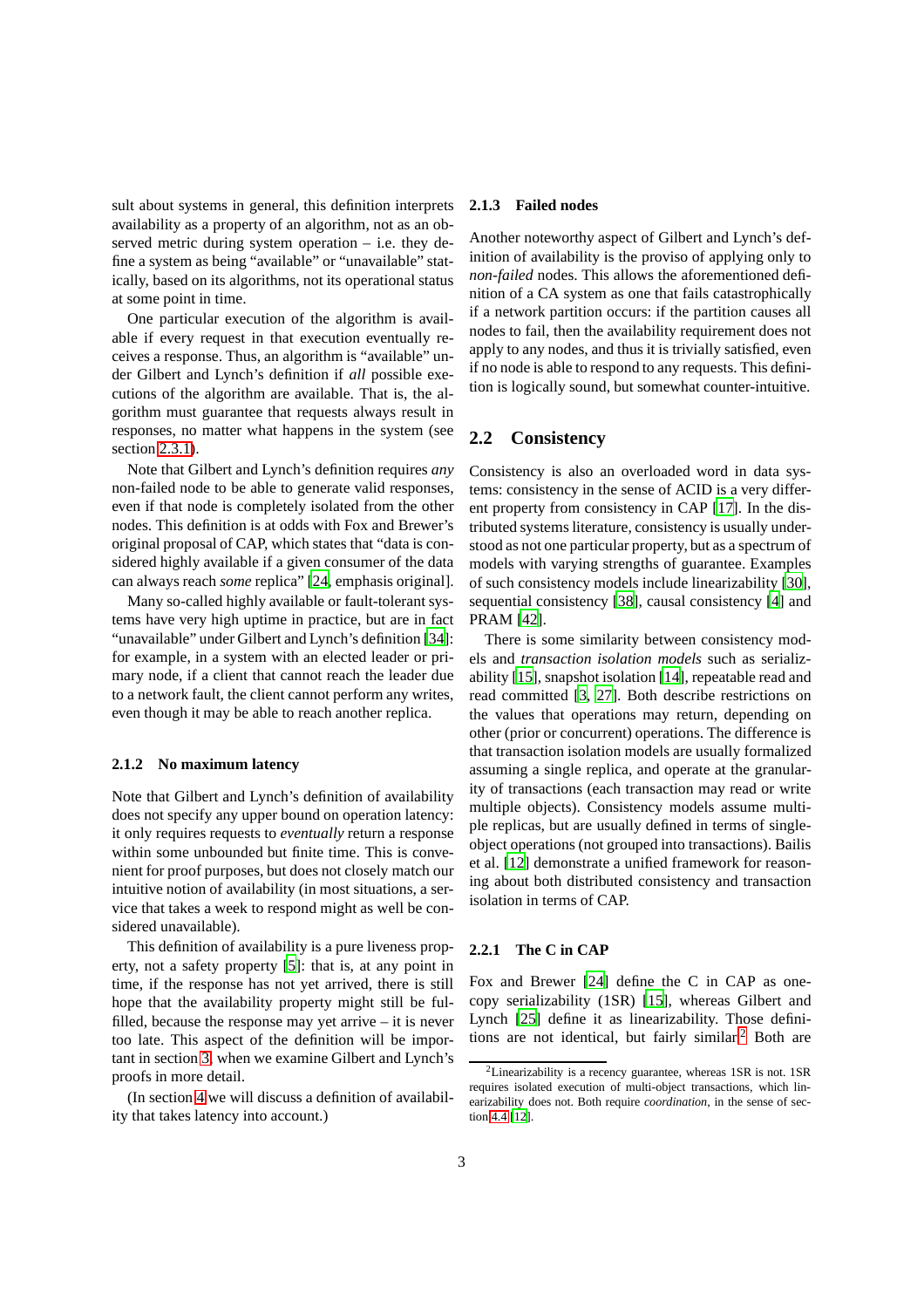safety properties [\[5\]](#page-11-3), i.e. restrictions on the possible executions of the system, ensuring that certain situations never occur.

In the case of linearizability, the situation that may not occur is a *stale read*: stated informally, once a write operation has completed or some read operation has returned a new value, all following read operations must return the new value, until it is overwritten by another write operation. Gilbert and Lynch observe that if the write and read operations occur on different nodes, and those nodes cannot communicate during the time when those operations are being executed, then the safety property cannot be satisfied, because the read operation cannot know about the value written.

The C of CAP is sometimes referred to as *strong consistency* (a term that is not formally defined), and contrasted with *eventual consistency* [\[9](#page-11-6), [49](#page-13-4), [50\]](#page-13-2), which is often regarded as the weakest level of consistency that is useful to applications. Eventual consistency means that if a system stops accepting writes and sufficient<sup>[3](#page-3-2)</sup> communication occurs, then eventually all replicas will converge to the same value. However, as the aforementioned list of consistency models indicates, it is overly simplistic to cast 'strong' and eventual consistency as the only possible choices.

#### **2.2.2 Probabilistic consistency**

It is also possible to define consistency as a quantitative metric rather than a safety property. For example, Fox and Brewer [\[24\]](#page-12-8) define *harvest* as "the fraction of the data reflected in the response, i.e. the completeness of the answer to the query," and probabilistically bounded staleness [\[11](#page-11-7)] studies the probability of a read returning a stale value, given various assumptions about the distribution of network latencies. However, these stochastic definitions of consistency are not the subject of CAP.

## <span id="page-3-0"></span>**2.3 Partition Tolerance**

A *network partition* has long been defined as a communication failure in which the network is split into disjoint sub-networks, with no communication possible across sub-networks [\[32](#page-12-4)]. This is a fairly narrow class of fault, but it does occur in practice [\[10](#page-11-2)], so it is worth studying.

#### <span id="page-3-1"></span>**2.3.1 Assumptions about system model**

It is less clear what *partition tolerance* means. Gilbert and Lynch [\[25\]](#page-12-9) define a system as partition-tolerant if it continues to satisfy the consistency and availability properties in the presence of a partition. Fox and Brewer [\[24\]](#page-12-8) define *partition-resilience* as "the system as whole can survive a partition between data replicas" (where *survive* is not defined).

At first glance, these definitions may seem redundant: if we say that an algorithm provides some guarantee (e.g. linearizability), then we expect *all* executions of the algorithm to satisfy that property, regardless of the faults that occur during the execution.

However, we can clarify the definitions by observing that the correctness of a distributed algorithm is always subject to assumptions about the faults that may occur during its execution. If you take an algorithm that assumes fair-loss links and crash-stop processes, and subject it to Byzantine faults, the execution will most likely violate safety properties that were supposedly guaranteed. These assumptions are typically encoded in a *system model*, and non-Byzantine system models rule out certain kinds of fault as impossible (so algorithms are not expected to tolerate them).

Thus, we can interpret *partition tolerance* as meaning "a network partition is among the faults that are assumed to be possible in the system." Note that this definition of partition tolerance is a statement about the system model, whereas consistency and availability are properties of the possible executions of an algorithm. It is misleading to say that an algorithm "provides partition tolerance," and it is better to say that an algorithm "assumes that partitions may occur."

If an algorithm assumes the absence of partitions, and is nevertheless subjected to a partition, it may violate its guarantees in arbitrarily undefined ways (including failing to respond even after the partition is healed, or deleting arbitrary amounts of data). Even though it may seem that such arbitrary failure semantics are not very useful, various systems exhibit such behavior in practice [\[35](#page-12-20), [36](#page-12-21)]. Making networks highly reliable is very expensive [\[10\]](#page-11-2), so most distributed programs must as-sume that partitions will occur sooner or later [\[28](#page-12-13)].

## <span id="page-3-3"></span>**2.3.2 Partitions and fair-loss links**

Further confusion arises due to the fact that network partitions are only one of a wide range of faults that can occur in distributed systems, including nodes failing or

<span id="page-3-2"></span><sup>&</sup>lt;sup>3</sup>It is not clear what amount of communication is 'sufficient'. A possible formalization would be to require all replicas to converge to the same value within finite time, assuming fair-loss links (see section [2.3.2\)](#page-3-3).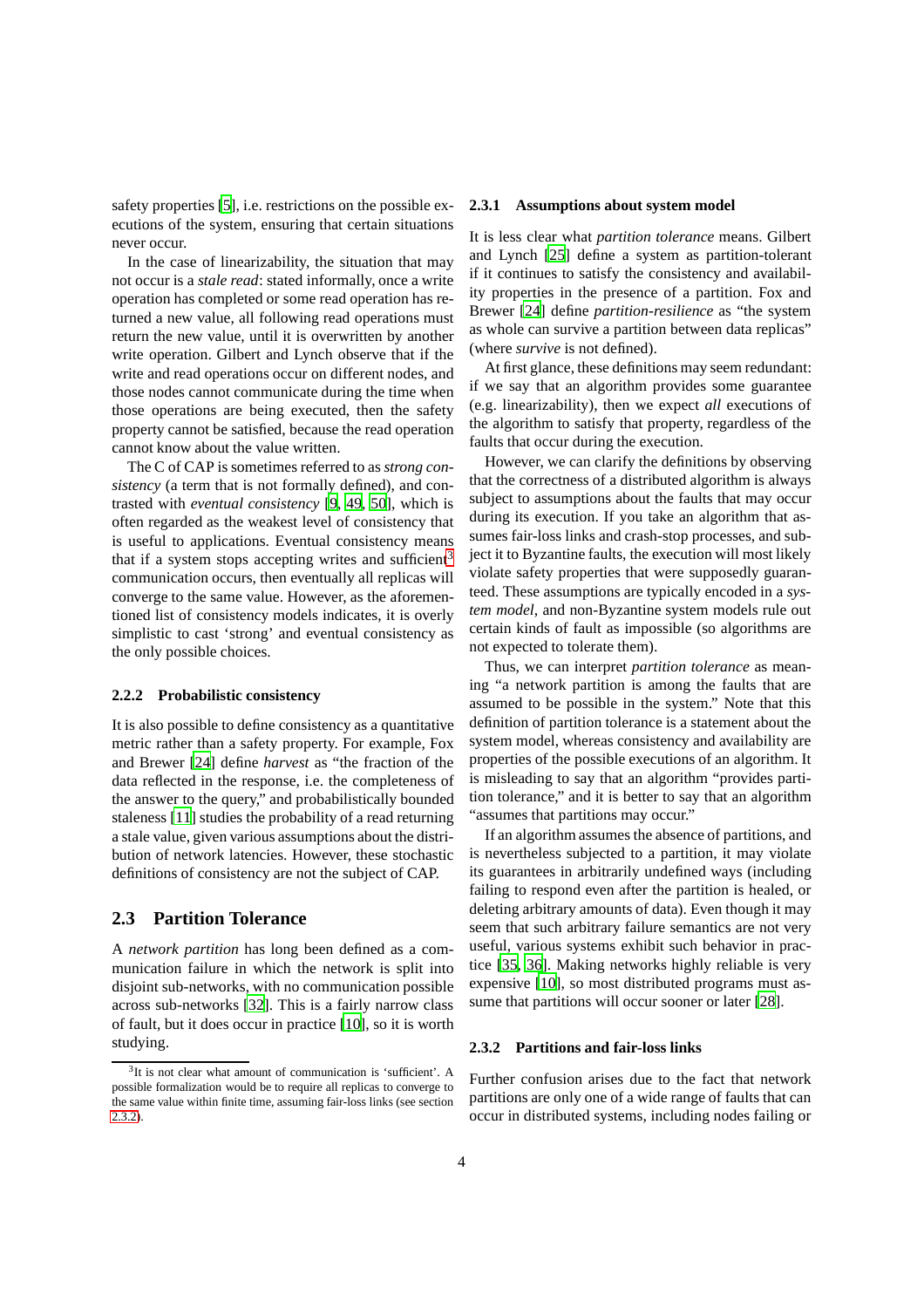restarting, nodes pausing for some amount of time (e.g. due to garbage collection), and loss or delay of messages in the network. Some faults can be modeled in terms of other faults (for example, Gilbert and Lynch state that the loss of an individual message can be modeled as a short-lived network partition).

In the design of distributed systems algorithms, a commonly assumed system model is *fair-loss links* [\[19\]](#page-12-22). A network link has the fair-loss property if the probability of a message *not* being lost is non-zero, i.e. the link sometimes delivers messages. The link may have intervals of time during which all messages are dropped, but those intervals must be of finite duration. On a fair-loss link, message delivery can be made reliable by retrying a message an unbounded number of times: the message is guaranteed to be eventually delivered after a finite number of attempts [\[19\]](#page-12-22).

We argue that fair-loss links are a good model of most networks in practice: faults occur unpredictably; messages are lost while the fault is occurring; the fault lasts for some finite duration (perhaps seconds, perhaps hours), and eventually it is healed (perhaps after human intervention). There is no malicious actor in the network who can cause systematic message loss over unlimited periods of time – such malicious actors are usually only assumed in the design of Byzantine fault tolerant algorithms.

Is "partitions may occur" equivalent to assuming fairloss links? Gilbert and Lynch [\[25\]](#page-12-9) define partitions as "the network will be allowed to lose arbitrarily many messages sent from one node to another." In this definition it is unclear whether the number of lost messages is unbounded but finite, or whether it is potentially infinite.

Partitions of a finite duration are possible with fairloss links, and thus an algorithm that is correct in a system model of fair-loss links can tolerate partitions of a finite duration. Partitions of an infinite duration require some further thought, as we shall see in section [3.](#page-4-0)

# <span id="page-4-0"></span>**3 The CAP Proofs**

In this section, we build upon the discussion of definitions in the last section, and examine the proofs of the theorems of Gilbert and Lynch [\[25\]](#page-12-9). We highlight some ambiguities in the reasoning of the proofs, and then suggest a more precise formalization.

## <span id="page-4-2"></span>**3.1 Theorems 1 and 2**

Gilbert and Lynch's Theorem 1 is stated as follows:

*It is impossible in the asynchronous network model to implement a read/write data object that guarantees the following properties:*

- *Availability*
- *Atomic consistency*[4](#page-4-1)

*in all fair executions (including those in which messages are lost).*

Theorem 2 is similar, but specified in a system model with bounded network delay. The discussion in this section [3.1](#page-4-2) applies to both theorems.

#### <span id="page-4-3"></span>**3.1.1 Availability of failed nodes**

The first problem with this proof is the definition of availability. As discussed in section [2.1.3,](#page-2-1) only nonfailing nodes are required to respond.

If it is possible for the algorithm to declare nodes as failed (e.g. if a node may crash itself), then the availability property can be trivially satisfied: all nodes can be crashed, and thus no node is required to respond. Of course, such an algorithm would not be useful in practice. Alternatively, if a minority of nodes is permanently partitioned from the majority, an algorithm could define the nodes in the minority partition as failed (by crashing them), while the majority partition continues implementing a linearizable register [\[7\]](#page-11-8).

This is not the intention of  $CAP$  – the raison d'être of CAP is to characterize systems in which a minority partition can continue operating independently of the rest – but the present formalization of availability does not exclude such trivial solutions.

#### **3.1.2 Finite and infinite partitions**

Gilbert and Lynch's proofs of theorems 1 and 2 construct an execution of an algorithm *A* in which a write is followed by a read, while simultaneously a partition exists in the network. By showing that the execution is not linearizable, the authors derive a contradiction.

Note that this reasoning is only correct if we assume a system model in which partitions may have infinite duration.

If the system model is based on fair-loss links, then all partitions may be assumed to be of unbounded but

<span id="page-4-1"></span><sup>4</sup> In this context, *atomic consistency* is synonymous with linearizability, and it is unrelated to the A in ACID.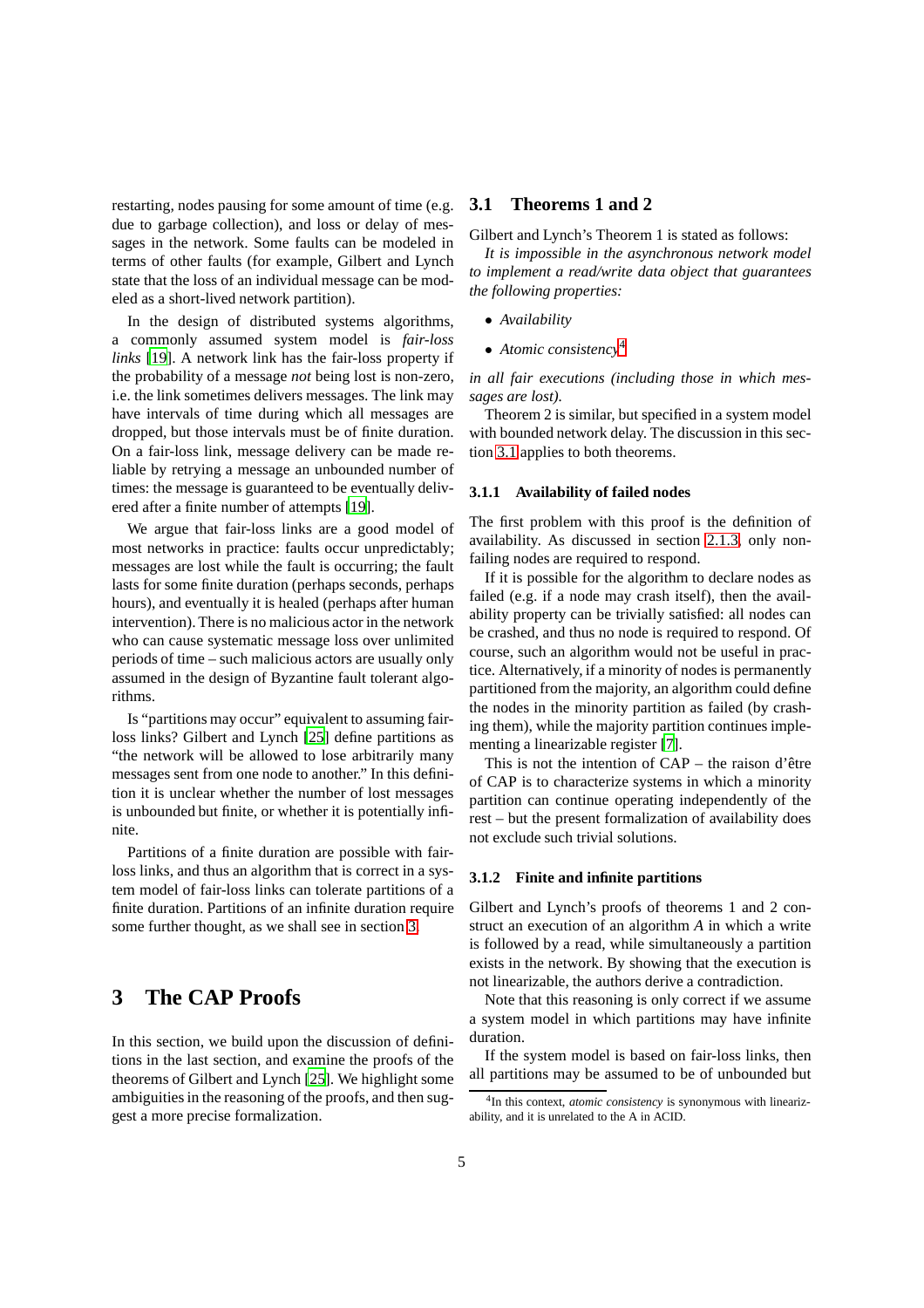finite duration (section [2.3.2\)](#page-3-3). Likewise, Gilbert and Lynch's availability property does not place any upper bound on the duration of an operation, as long as it is finite (section [2.1.2\)](#page-2-2). Thus, if a linearizable algorithm encounters a network partition in a fair-loss system model, it is acceptable for the algorithm to simply wait for the partition to be healed: at any point in time, there is still hope that the partition will be healed in future, and so the availability property may yet be satisfied. For example, the ABD algorithm [\[7](#page-11-8)] can be used to implement a linearizable read-write register in an asynchronous net-work with fair-loss links.<sup>[5](#page-5-0)</sup>

On the other hand, in an execution where a partition of infinite duration occurs, the algorithm is forced to make a choice between waiting until the partition heals (which never happens, thus violating availability) and exhibiting the execution in the proof of Theorem 1 (thus violating linearizability). We can conclude that Theorem 1 is only valid in a system model where infinite partitions are possible.

#### **3.1.3 Linearizability vs. eventual consistency**

Note that in the case of an infinite partition, no information can ever flow from one sub-network to the other. Thus, even eventual consistency (replica convergence in finite time, see section [2.2.1\)](#page-2-3) is not possible in a system with an infinite partition.

Theorem 1 demonstrated that in a system model with infinite partitions, no algorithm exists which ensures linearizability and availability in all executions. However, we can also see that in the same system model, no algorithm exists which ensures eventual consistency in all executions.

The CAP theorem is often understood as demonstrating that linearizability cannot be achieved with high availability, whereas eventual consistency can. However, the results so far do not differentiate between linearizable and eventually consistent algorithms: both are possible if partitions are always finite, and both are impossible in a system model with infinite partitions.

To distinguish between linearizability and eventual consistency, a more careful formalization of CAP is required, which we give in section [3.2.](#page-5-1)

# <span id="page-5-1"></span>**3.2 The partitionable system model**

In this section we suggest a more precise formulation of CAP, and derive a result similar to Gilbert and Lynch's Theorem 1 and Corollary 1.1. This formulation will help us gain a better understanding of CAP and its consequences.

## **3.2.1 Definitions**

Define a *partitionable link* to be a point-to-point link with the following properties:

- 1. *No duplication:* If a process *p* sends a message *m* once to process *q*, then *m* is delivered at most once by *q*.
- 2. *No creation:* If some process *q* delivers a message *m* with sender *p*, then *m* was previously sent to *q* by process *p*.

(A partitionable link is allowed to drop an infinite number of messages and cause unbounded message delay.)

Define the *partitionable model* as a system model in which processes can only communicate via parti-tionable links, in which processes never crash,<sup>[6](#page-5-2)</sup> and in which every process has access to a local clock that is able to generate timeouts (the clock progresses monotonically at a rate approximately equal to real time, but clocks of different processes are not synchronized).

Define an execution *E* as *admissible* in a system model *M* if the processes and links in *E* satisfy the properties defined by *M*.

Define an algorithm *A* as *terminating* in a system model *M* if, for every execution *E* of *A*, if *E* is admissible in *M*, then every operation in *E* terminates in finite time.<sup>[7](#page-5-3)</sup>

Define an execution *E* as *loss-free* if for every message *m* sent from *p* to *q* during  $E$ , *m* is eventually delivered to *q*. (There is no delay bound on delivery.)

An execution *E* is *partitioned* if it is not loss-free. Note: we may assume that links automatically resend lost messages an unbounded number of times. Thus, an execution in which messages are transiently lost during

<span id="page-5-0"></span><sup>5</sup>ABD [\[7\]](#page-11-8) is an algorithm for a single-writer multi-reader register. It was extended to the multi-writer case by Lynch and Shvartsman [\[44](#page-13-5)].

<span id="page-5-2"></span><sup>&</sup>lt;sup>6</sup>The assumption that processes never crash is of course unrealistic, but it makes the impossibility results in section [3.2.2](#page-6-0) stronger. It also rules out the trivial solution of section [3.1.1.](#page-4-3)

<span id="page-5-3"></span><sup>7</sup>Our definition of *terminating* corresponds to Gilbert and Lynch's definition of *available*. We prefer to call it *terminating* because the word *available* is widely understood as referring to an empirical metric (see section [2.1\)](#page-1-1). There is some similarity to *wait-free* data structures [\[29](#page-12-23)], although these usually assume reliable communication and unreliable processes.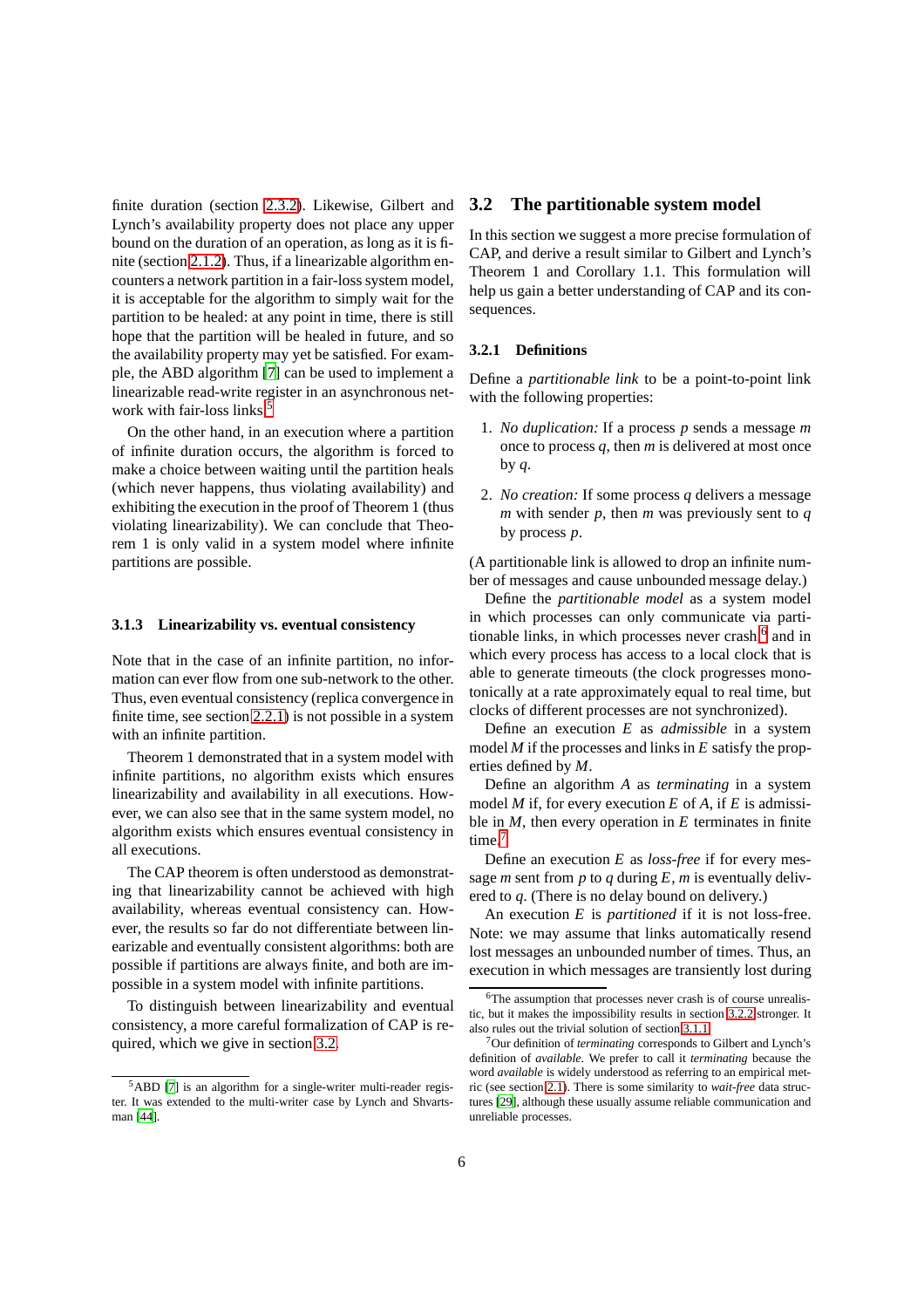some finite time period is not partitioned, because the links will eventually deliver all messages that were lost. An execution is only partitioned if the message loss persists forever.

For the definition of *linearizability* we refer to Herlihy and Wing [\[30](#page-12-0)].

There is no generally agreed formalization of *eventual consistency*, but the following corresponds to a liveness property that has been proposed [\[8,](#page-11-9) [9\]](#page-11-6): eventually, every read operation  $read(q)$  at process *q* must return a set of all the values *v* ever written by any process *p* in an operation *write*( $p, v$ ). For simplicity, we assume that values are never removed from the read set, although an application may only see one of the values (e.g. the one with the highest timestamp).

More formally, an infinite execution *E* is *eventually consistent* if, for all processes *p* and *q*, and for every value *v* such that operation *write* $(p, v)$  occurs in *E*, there are only finitely many operations in *E* such that  $v \notin read(q).$ 

#### <span id="page-6-1"></span><span id="page-6-0"></span>**3.2.2 Impossibility results**

**Assertion 1.** *If an algorithm A implements a terminating read-write register R in the partitionable model, then there exists a loss-free execution of A in which R is not linearizable.*

*Proof.* Consider an execution *E*<sup>1</sup> in which the initial value of  $R$  is  $v_1$ , and no messages are delivered (all messages are lost, which is admissible for partitionable links). In  $E_1$ , *p* first performs an operation *write*( $p, v_2$ ) where  $v_2 \neq v_1$ . This operation must terminate in finite time due to the termination property of *A*.

After the write operation terminates, *q* performs an operation *read*(*q*), which must return  $v_1$ , since there is no way for  $q$  to know the value  $v_2$ , due to all messages being lost. The read must also terminate. This execution is not linearizable, because the read did not return  $v_2$ .

Now consider an execution  $E_2$  which extends  $E_1$  as follows: after the termination of the  $read(q)$  operation, every message that was sent during  $E_1$  is delivered (this is admissible for partitionable links). These deliveries cannot affect the execution of the write and read operations, since they occur after the termination of both operations, so  $E_2$  is also non-linearizable. Moreover,  $E_2$ is loss-free, since every message was delivered.  $\mathsf \Pi$ 

<span id="page-6-2"></span>**Corollary 2.** *There is no algorithm that implements a terminating read-write register in the partitionable model that is linearizable in all loss-free executions.*

This corresponds to Gilbert and Lynch's Corollary 1, and follows directly from the existence of a loss-free, non-linearizable execution (assertion [1\)](#page-6-1).

<span id="page-6-3"></span>**Assertion 3.** *There is no algorithm that implements a terminating read-write register in the partitionable model that is eventually consistent in all executions.*

*Proof.* Consider an execution *E* in which no messages are delivered, and in which process *p* performs operation *write*( $p, v$ ). This write must terminate, since the algorithm is terminating. Process *q* with  $p \neq q$  performs  $read(q)$  infinitely many times. However, since no messages are delivered, *q* can never learn about the value written, so  $read(q)$  never returns *v*. Thus, *E* is not eventually consistent.  $\Box$ 

#### **3.2.3 Opportunistic properties**

Note that corollary [2](#page-6-2) is about loss-free executions, whereas assertion [3](#page-6-3) is about *all* executions. If we limit ourselves to loss-free executions, then eventual consistency *is* possible (e.g. by maintaining a replica at each process, and broadcasting every write to all processes).

However, everything we have discussed in this section pertains to the partitionable model, in which we cannot assume that all executions are loss-free. For clarity, we should specify the properties of an algorithm such that they hold for *all* admissible executions of a given system model, not only selected executions.

To this end, we can transform a property  $\mathscr P$  into an *opportunistic* property  $\mathscr{P}'$  such that:

$$
\forall E : (E \models \mathscr{P}') \Leftrightarrow (lossfree(E) \Rightarrow (E \models \mathscr{P}))
$$

or, equivalently:

$$
\forall E: (E \models \mathscr{P}') \Leftrightarrow (partitioned(E) \vee (E \models \mathscr{P})).
$$

In other words,  $\mathcal{P}'$  is trivially satisfied for executions that are partitioned. Requiring  $\mathcal{P}'$  to hold for all executions is equivalent to requiring  $\mathscr P$  to hold for all lossfree executions.

Hence we define an execution *E* as *opportunistically eventually consistent* if *E* is partitioned or if *E* is eventually consistent. (This is a weaker liveness property than eventual consistency.)

Similarly, we define an execution *E* as *opportunistically terminating linearizable* if *E* is partitioned, or if *E* is linearizable and every operation in *E* terminates in finite time.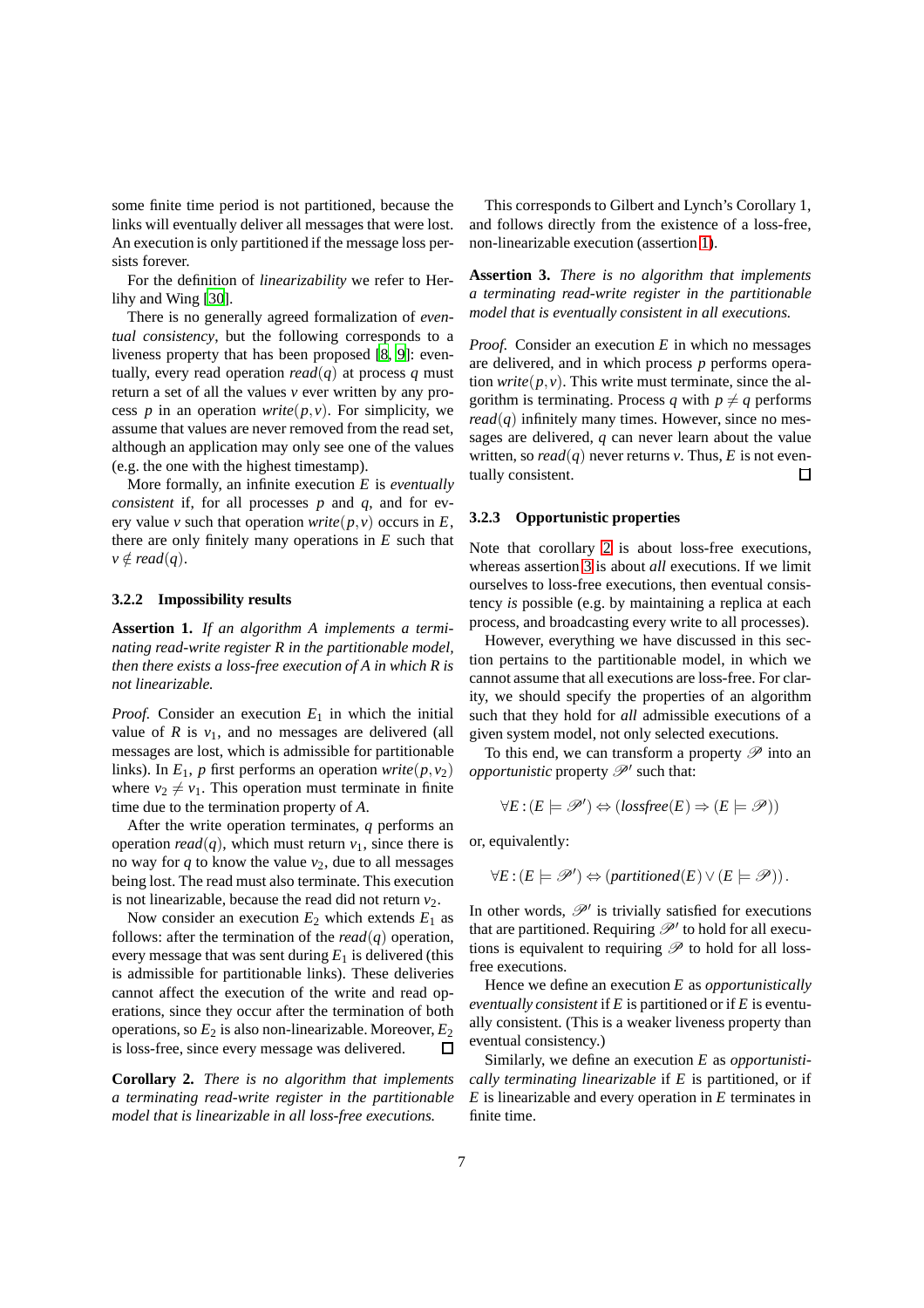From the results above, we can see that opportunistic terminating linearizability is impossible in the partitionable model (corollary [2\)](#page-6-2), whereas opportunistic eventual consistency is possible. This distinction can be understood as the key result of CAP. However, it is arguably not a very interesting or insightful result.

# **3.3 Mismatch between formal model and practical systems**

Many of the problems in this section are due to the fact that availability is defined by Gilbert and Lynch as a liveness property (section [2.1.2\)](#page-2-2). Liveness properties make statements about something happening *eventually* in an infinite execution, which is confusing to practitioners, since real systems need to get things done in a finite (and usually short) amount of time.

Quoting Lamport [\[39](#page-12-24)]: "Liveness properties are inherently problematic. The question of whether a real system satisfies a liveness property is meaningless; it can be answered only by observing the system for an infinite length of time, and real systems don't run forever. Liveness is always an approximation to the property we really care about. We want a program to terminate within 100 years, but proving that it does would require the addition of distracting timing assumptions. So, we prove the weaker condition that the program eventually terminates. This doesn't prove that the program will terminate within our lifetimes, but it does demonstrate the absence of infinite loops."

Brewer [\[17](#page-12-12)] and some commercial database vendors [\[1](#page-11-10)] state that "all three properties [consistency, availability, and partition tolerance] are more continuous than binary". This is in direct contradiction to Gilbert and Lynch's formalization of CAP (and our restatement thereof), which expresses consistency and availability as safety and liveness properties of an algorithm, and partitions as a property of the system model. Such properties either hold or they do not hold; there is no degree of continuity in their definition.

Brewer's informal interpretation of CAP is intuitively appealing, but it is not a theorem, since it is not expressed formally (and thus cannot be proved or disproved) – it is, at best, a rule of thumb. Gilbert and Lynch's formalization can be proved correct, but it does not correspond to practitioners' intuitions for real systems. This contradiction suggests that although the formal model may be true, it is not useful.

# <span id="page-7-0"></span>**4 Alternatives to CAP**

In section [2](#page-1-0) we explored the definitions of the terms *consistency*, *availability* and *partition tolerance*, and noted that a wide range of ambiguous and mutually incompatible interpretations have been proposed, leading to widespread confusion. Then, in section [3](#page-4-0) we explored Gilbert and Lynch's definitions and proofs in more detail, and highlighted some problems with the formalization of CAP.

All of these misunderstandings and ambiguity lead us to asserting that CAP is no longer an appropriate tool for reasoning about systems. A better framework for describing trade-offs is required. Such a framework should be simple to understand, match most people's intuitions, and use definitions that are formal and correct.

In the rest of this paper we develop a first draft of an alternative framework called *delay-sensitivity*, which provides tools for reasoning about trade-offs between consistency and robustness to network faults. It is based on to several existing results from the distributed systems literature (most of which in fact predate CAP).

## <span id="page-7-1"></span>**4.1 Latency and availability**

As discussed in section [2.1.2,](#page-2-2) the latency (response time) of operations is often important in practice, but it is deliberately ignored by Gilbert and Lynch.

The problem with latency is that it is more difficult to model. Latency is influenced by many factors, especially the delay of packets on the network. Many computer networks (including Ethernet and the Internet) do not guarantee bounded delay, i.e. they allow packets to be delayed arbitrarily. Latencies and network delays are therefore typically described as probability distributions.

On the other hand, network delay can model a wide range of faults. In network protocols that automatically retransmit lost packets (such as TCP), transient packet loss manifests itself to the application as temporarily increased delay. Even when the period of packet loss exceeds the TCP connection timeout, application-level protocols often retry failed requests until they succeed, so the effective latency of the operation is the time from the first attempt until the successful completion. Even network partitions can be modelled as large packet delays (up to the duration of the partition), provided that the duration of the partition is finite and lost packets are retransmitted an unbounded number of times.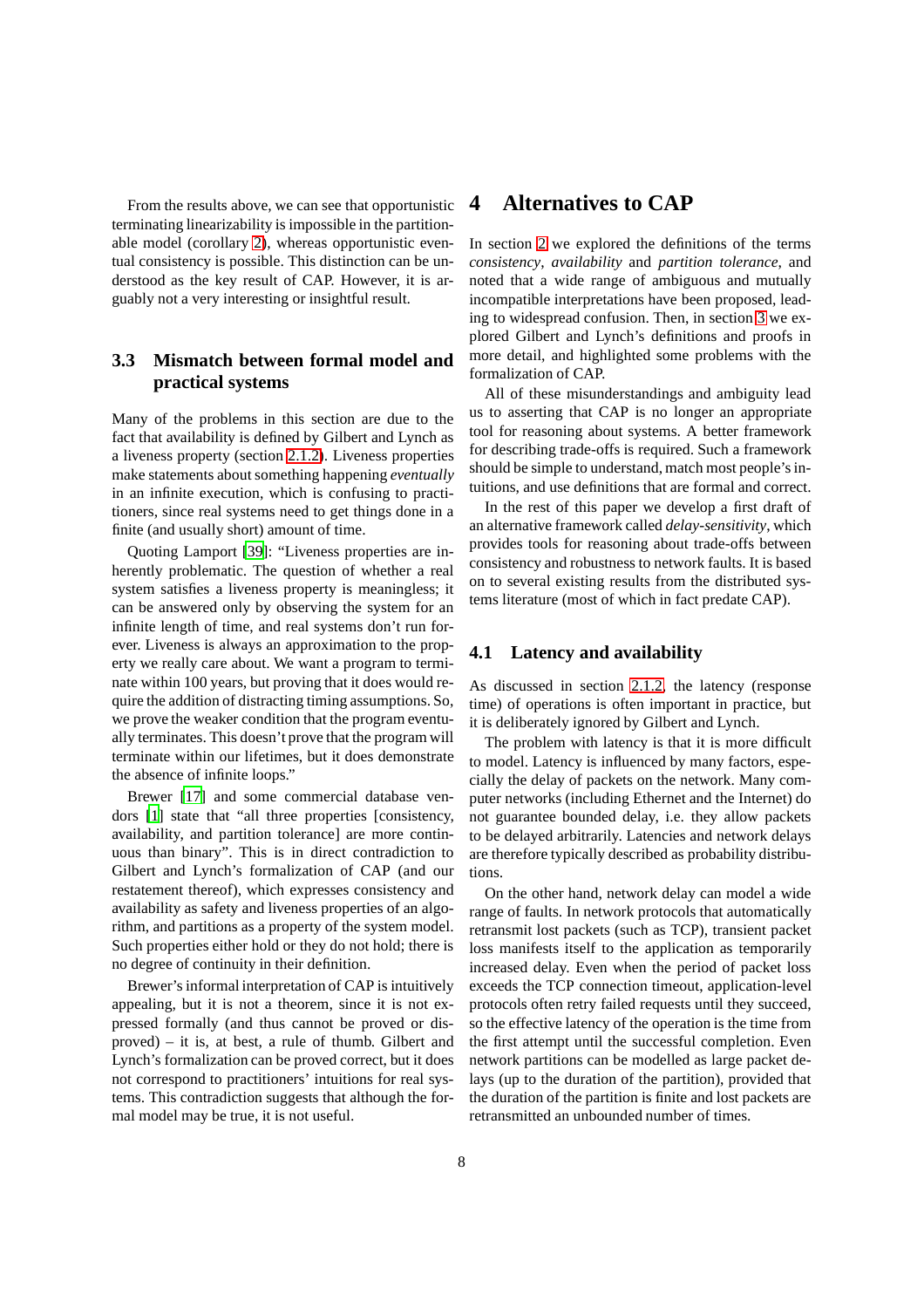Abadi [\[2\]](#page-11-11) argues that there is a trade-off between consistency and latency, which applies even when there is no network partition, and which is as important as the consistency/availability trade-off described by CAP. He proposes a "PACELC" formulation to reason about this trade-off.

We go further, and assert that availability should be modeled in terms of operation latency. For example, we could define the availability of a service as the proportion of requests that meet some latency bound (e.g. returning successfully within 500 ms, as defined by an SLA). This empirically-founded definition of availability closely matches our intuitive understanding.

We can then reason about a service's tolerance of network problems by analyzing how operation latency is affected by changes in network delay, and whether this pushes operation latency over the limit set by the SLA. If a service can sustain low operation latency, even as network delay increases dramatically, it is more tolerant of network problems than a service whose latency increases.

# <span id="page-8-2"></span>**4.2 How operation latency depends on network delay**

To find a replacement for CAP with a latency-centric viewpoint we need to examine how operation latency is affected by network latency at different levels of consistency. In practice, this depends on the algorithms and implementation of the particular software being used. However, CAP demonstrated that there is also interest in theoretical results identifying the fundamental limits of what can be achieved, regardless of the particular algorithm in use.

Several existing impossibility results establish lower bounds on the operation latency as a function of the network delay *d*. These results show that any algorithm guaranteeing a particular level of consistency cannot perform operations faster than some lower bound. We summarize these results in table [1](#page-8-0) and in the following sections.

Our notation is similar to that used in complexity theory to describe the running time of an algorithm. However, rather than being a function of the size of input, we describe the latency of an operation as a function of network delay.

In this section we assume unbounded network delay, and unsynchronized clocks (i.e. each process has access to a clock that progresses monotonically at a rate ap-

| Consistency level      | write<br>latency | read<br>latency |
|------------------------|------------------|-----------------|
| linearizability        | O(d)             | O(d)            |
| sequential consistency | O(d)             | O(1)            |
| causal consistency     | O(1)             | O(1)            |

<span id="page-8-0"></span>Table 1: Lowest possible operation latency at various consistency levels, as a function of network delay *d*.

proximately equal to real time, but the synchronization error between clocks is unbounded).

#### **4.2.1 Linearizability**

Attiya and Welch [\[6\]](#page-11-1) show that any algorithm implementing a linearizable read-write register must have an operation latency of at least  $u/2$ , where *u* is the uncertainty of delay in the network between replicas.[8](#page-8-1)

In this proof, network delay is assumed to be at most *d* and at least  $d - u$ , so *u* is the difference between the minimum and maximum network delay. In many networks, the maximum possible delay (due to network congestion or retransmitting lost packets) is much greater than the minimum possible delay (due to the speed of light), so  $u \approx d$ . If network delay is unbounded, operation latency is also unbounded.

For the purposes of this survey, we can simplify the result to say that linearizability requires the latency of read and write operations to be proportional to the network delay *d*. This is indicated in table [1](#page-8-0) as *O*(*d*) latency for reads and writes. We call these operations *delay-sensitive*, as their latency is sensitive to changes in network delay.

#### **4.2.2 Sequential consistency**

Lipton and Sandberg [\[42](#page-13-0)] show that any algorithm implementing a sequentially consistent read-write register must have  $|r| + |w| \ge d$ , where  $|r|$  is the latency of a read operation, |*w*| is the latency of a write operation, and *d* is the network delay. Mavronicolas and Roth [\[46](#page-13-6)] further develop this result.

This lower bound provides a degree of choice for the application: for example, an application that performs

<span id="page-8-1"></span> $8$ Attiya and Welch [\[6](#page-11-1)] originally proved a bound of  $u/2$  for write operations (assuming two writer processes and one reader), and a bound of *u*/4 for read operations (two readers, one writer). The *u*/2 bound for read operations is due to Mavronicolas and Roth [\[46](#page-13-6)].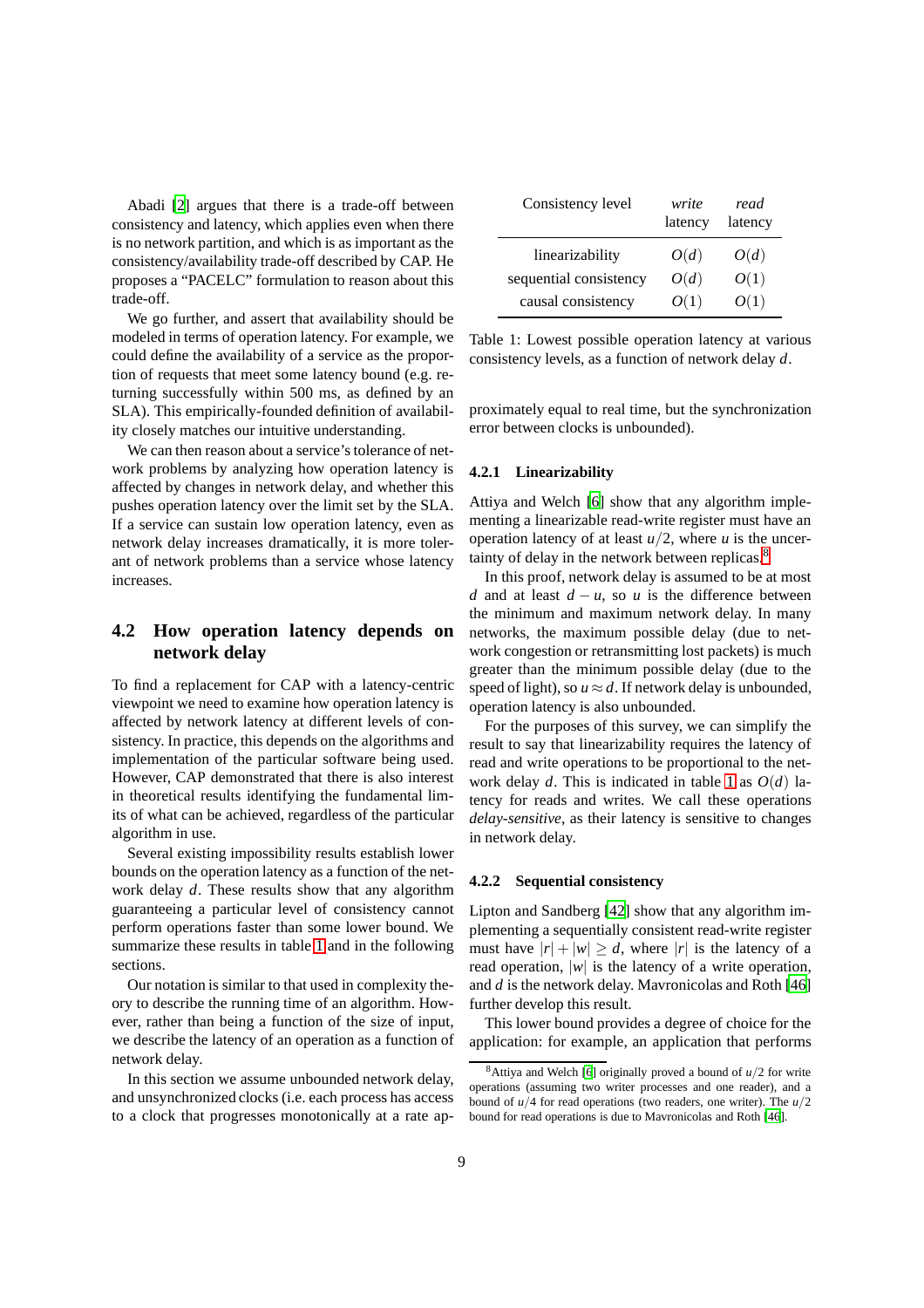more reads than writes can reduce the average operation latency by choosing  $|r| = 0$  and  $|w| \ge d$ , whereas a write-heavy application might choose  $|r| \ge d$  and  $|w| = 0$ . Attiya and Welch [\[6](#page-11-1)] describe algorithms for both of these cases (the  $|r| = 0$  case is similar to the Zab algorithm used by Apache ZooKeeper [\[33\]](#page-12-25)).

Choosing  $|r| = 0$  or  $|w| = 0$  means the operation can complete without waiting for any network communication (it may still send messages, but need not wait for a response from other nodes). The latency of such an operation thus only depends on the local database algorithms: it might be constant-time  $O(1)$ , or it might be  $O(\log n)$  where *n* is the size of the database, but either way it is independent of the network delay *d*, so we call it *delay-independent*.

In table [1,](#page-8-0) sequential consistency is described as having fast reads and slow writes (constant-time reads, and write latency proportional to network delay), although these roles can be swapped if an application prefers fast writes and slow reads.

#### **4.2.3 Causal consistency**

If sequential consistency allows the latency of *some* operations to be independent of network delay, which level of consistency allows *all* operation latencies to be independent of the network? Recent results [\[8,](#page-11-9) [45](#page-13-7)] show that causal consistency [\[4\]](#page-11-0) with eventual convergence is the strongest possible consistency guarantee with this property.[9](#page-9-1)

Read Your Writes [\[49\]](#page-13-4), PRAM [\[42\]](#page-13-0) and other weak consistency models (all the way down to eventual consistency, which provides no safety property [\[9\]](#page-11-6)) are weaker than causal consistency, and thus achievable without waiting for the network.

If tolerance of network delay is the only consideration, causal consistency is the optimal consistency level. There may be other reasons for choosing weaker consistency levels (for example, the metadata overhead of tracking causality [\[8,](#page-11-9) [20](#page-12-26)]), but these trade-offs are outside of the scope of this discussion, as they are also outside the scope of CAP.

# **4.3 Heterogeneous delays**

A limitation of the results in section [4.2](#page-8-2) is that they assume the distribution of network delays is the same between every pair of nodes. This assumption is not true in general: for example, network delay between nodes in the same datacenter is likely to be much lower than between geographically distributed nodes communicating over WAN links.

If we model network faults as periods of increased network delay (section [4.1\)](#page-7-1), then a network partition is a situation in which the delay between nodes within each partition remains small, while the delay across partitions increases dramatically (up to the duration of the partition).

For  $O(d)$  algorithms, which of these different delays do we need to assume for *d*? The answer depends on the communication pattern of the algorithm.

#### **4.3.1 Modeling network topology**

For example, a replication algorithm that uses a single leader or primary node requires all write requests to contact the primary, and thus *d* in this case is the network delay between the client and the leader (possibly via other nodes). In a geographically distributed system, if client and leader are in different locations, *d* includes WAN links. If the client is temporarily partitioned from the leader, *d* increases up to the duration of the partition.

By contrast, the ABD algorithm [\[7\]](#page-11-8) waits for responses from a majority of replicas, so *d* is the largest among the majority of replicas that are fastest to respond. If a minority of replicas is temporarily partitioned from the client, the operation latency remains independent of the partition duration.

Another possibility is to treat network delay within the same datacenter,  $d_{local}$ , differently from network delay over WAN links, *dremote*, because usually  $d_{local} \ll d_{remote}$ . Systems such as COPS [\[43\]](#page-13-8), which place a leader in each datacenter, provide linearizable operations within one datacenter (requiring  $O(d_{local})$  latency), and causal consistency across datacenters (making the request latency independent of *dremote*).

# <span id="page-9-0"></span>**4.4 Delay-independent operations**

The big- $O$  notation for operation latency ignores constant factors (such as the number of network round-trips required by an algorithm), but it captures the essence of

<span id="page-9-1"></span><sup>9</sup>There are a few variants of causal consistency, such as *real time causal* [\[45](#page-13-7)], *causal+* [\[43](#page-13-8)] and *observable causal* [\[8](#page-11-9)] consistency. They have subtle differences, but we do not have space in this paper to compare them in detail.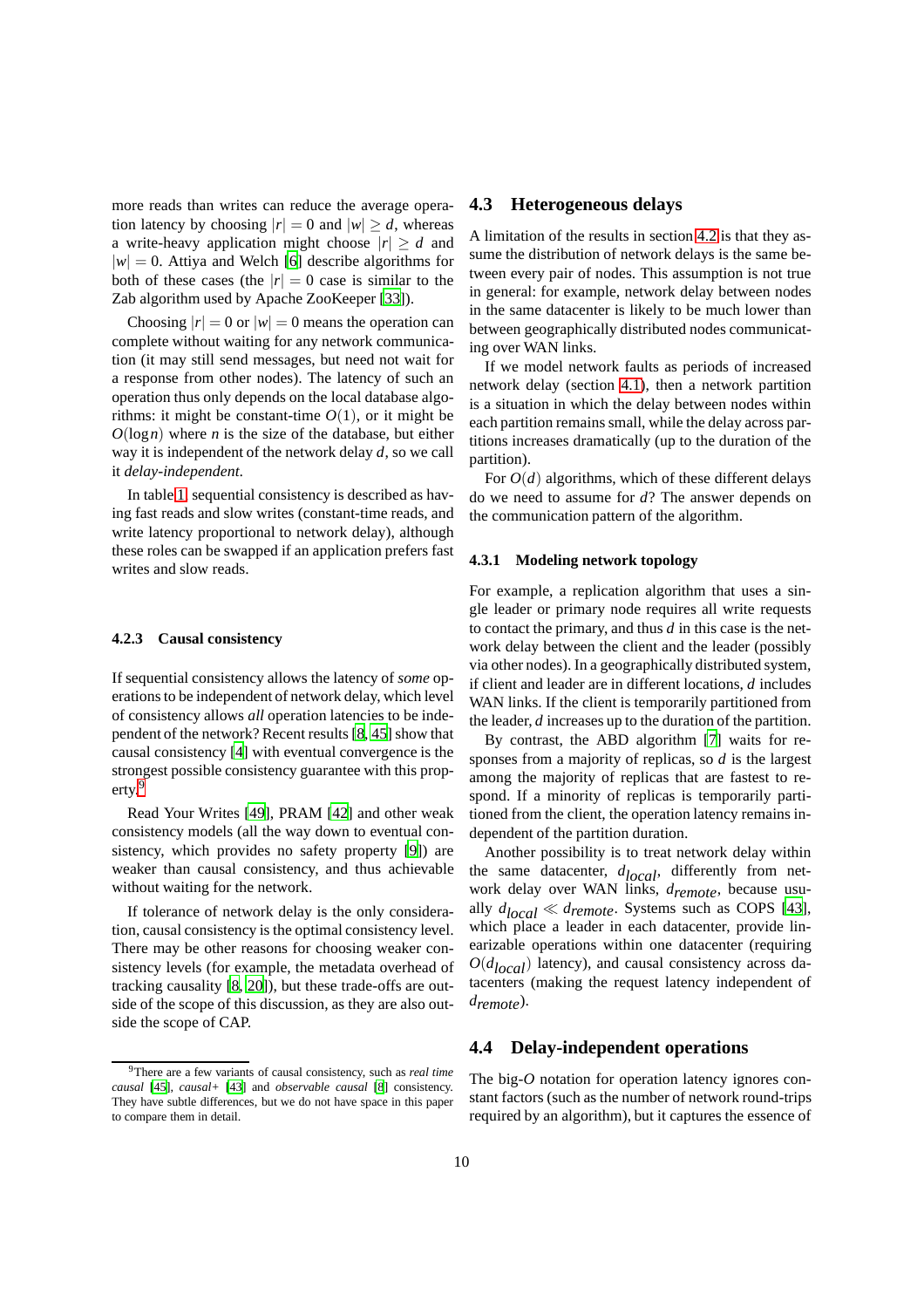what we need to know for building systems that can tolerate network faults: what happens if network delay dramatically degrades? In a delay-sensitive  $O(d)$  algorithm, operation latency may increase to be as large as the duration of the network interruption (i.e. minutes or even hours), whereas a delay-independent  $O(1)$  algorithm remains unaffected.

If the SLA calls for operation latencies that are significantly shorter than the expected duration of network interruptions, delay-independent algorithms are required. In such algorithms, the time until replica convergence is still proportional to *d*, but convergence is decoupled from operation latency. Put another way, delayindependent algorithms support *disconnected* or *offline operation*. Disconnected operation has long been used in network file systems [\[37\]](#page-12-27) and automatic teller machines [\[18](#page-12-6)].

For example, consider a calendar application running on a mobile device: a user may travel through a tunnel or to a remote location where there is no cellular network coverage. For a mobile device, regular network interruptions are expected, and they may last for days. During this time, the user should still be able to interact with the calendar app, checking their schedule and adding events (with any changes asynchronously propagated when an internet connection is next available).

However, even in environments with fast and reliable network connectivity, delay-independent algorithms have been shown to have performance and scalability benefits: in this context, they are known as *coordination-free* [\[13\]](#page-11-12) or *ALPS* [\[43\]](#page-13-8) systems. Many popular database integrity constraints can be implemented without synchronous coordination between replicas [\[13\]](#page-11-12).

## **4.5 Proposed terminology**

Much of the confusion around CAP is due to the ambiguous, counter-intuitive and contradictory definitions of terms such as *availability*, as discussed in section [2.](#page-1-0) In order to improve the situation and reduce misunderstandings, there is a need to standardize terminology with simple, formal and correct definitions that match the intuitions of practitioners.

Building upon the observations above and the results cited in section [4.2,](#page-8-2) we propose the following definitions as a first draft of a *delay-sensitivity framework* for reasoning about consistency and availability trade-offs. These definitions are informal and intended as a starting point for further discussion.

- **Availability** is an *empirical metric*, not a property of an algorithm. It is defined as the percentage of successful requests (returning a non-error response within a predefined latency bound) over some period of system operation.
- **Delay-sensitive** describes algorithms or operations that need to wait for network communication to complete, i.e. which have latency proportional to network delay. The opposite is *delay-independent*. Systems must specify the nature of the sensitivity (e.g. an operation may be sensitive to intra-datacenter delay but independent of interdatacenter delay). A fully delay-independent system supports *disconnected (offline) operation*.
- **Network faults** encompass packet loss (both transient and long-lasting) and unusually large packet delay. *Network partitions* are just one particular type of network fault; in most cases, systems should plan for all kinds of network fault, and not only partitions. As long as lost packets or failed requests are retried, they can be modeled as large network delay.
- **Fault tolerance** is used in preference to *high availability* or *partition tolerance*. The maximum fault that can be tolerated must be specified (e.g. "the algorithm can tolerate up to a minority of replicas crashing or disconnecting"), and the description must also state what happens if more faults occur than the system can tolerate (e.g. all requests return an error, or a consistency property is violated).
- **Consistency** refers to a spectrum of different *consistency models* (including linearizability and causal consistency), not one particular consistency model. When a particular consistency model such as linearizability is intended, it is referred to by its usual name. The term *strong consistency* is vague, and may refer to linearizability, sequential consistency or one-copy serializability.

# **5 Conclusion**

In this paper we discussed several problems with the CAP theorem: the definitions of consistency, availability and partition tolerance in the literature are somewhat contradictory and counter-intuitive, and the distinction that CAP draws between "strong" and "eventual" consistency models is less clear than widely believed.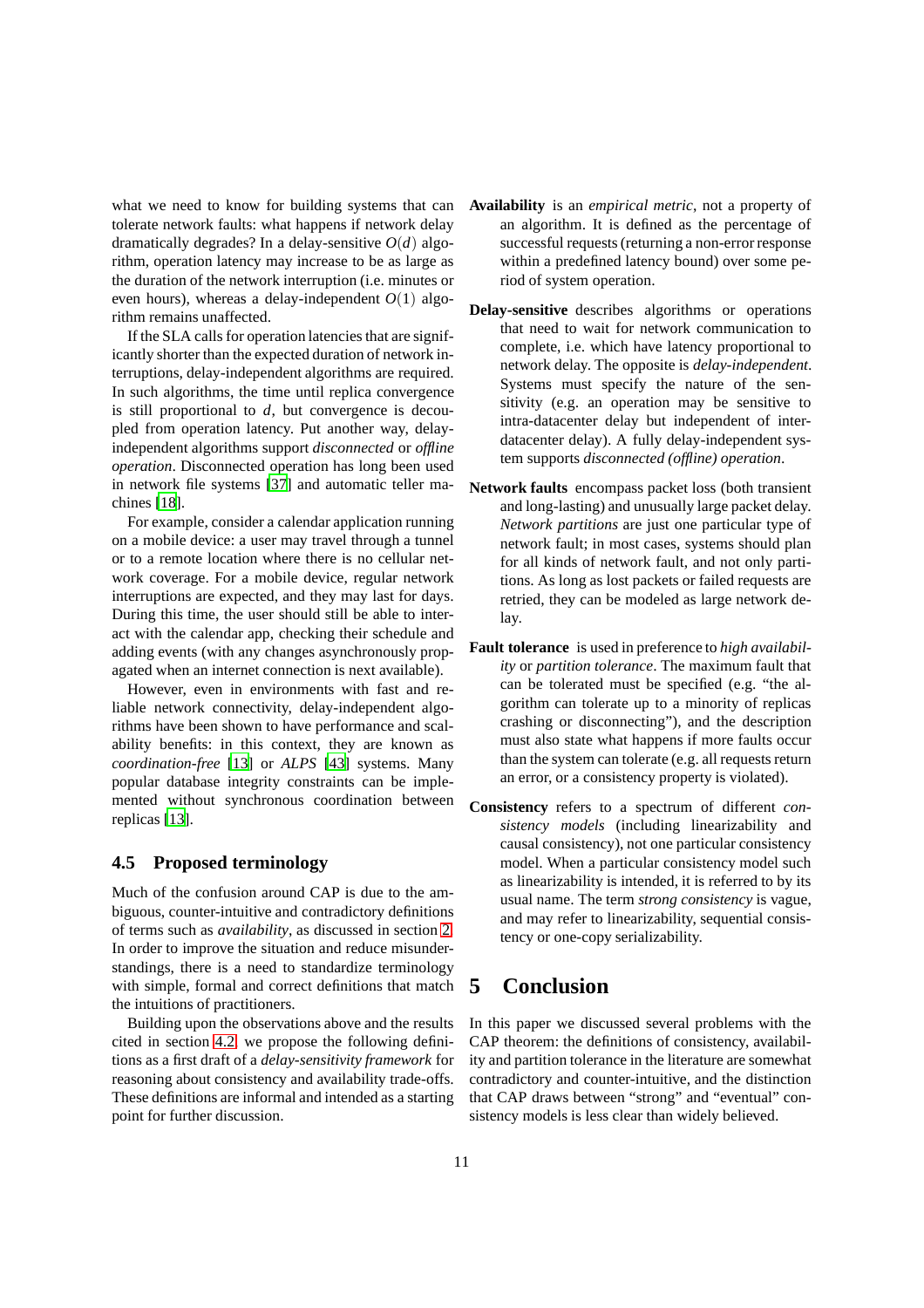CAP has nevertheless been very influential in the design of distributed data systems. It deserves credit for catalyzing the exploration of the design space of systems with weak consistency guarantees, e.g. in the NoSQL movement. However, we believe that CAP has now reached the end of its usefulness; we recommend that it should be relegated to the history of distributed systems, and no longer be used for justifying design decisions.

As an alternative to CAP, we propose a simple *delaysensitivity* framework for reasoning about trade-offs between consistency guarantees and tolerance of network faults in a replicated database. Every operation is categorized as either  $O(d)$ , if its latency is sensitive to network delay, or  $O(1)$ , if it is independent of network delay. On the assumption that lost messages are retransmitted an unbounded number of times, we can model network faults (including partitions) as periods of greatly increased delay. The algorithm's sensitivity to network delay determines whether the system can still meet its service level agreement (SLA) when a network fault occurs.

The actual sensitivity of a system to network delay depends on its implementation, but  $-$  in keeping with the goal of CAP – we can prove that certain levels of consistency cannot be achieved without making operation latency proportional to network delay. These theoretical lower bounds are summarized in Table [1.](#page-8-0) We have not proved any new results in this paper, but merely drawn on existing distributed systems research dating mostly from the 1990s (and thus predating CAP).

For future work, it would be interesting to model the *probability distribution* of latencies for different concurrency control and replication algorithms (e.g. by extending PBS [\[11](#page-11-7)]), rather than modeling network delay as just a single number *d*. It would also be interesting to model the network communication topology of distributed algorithms more explicitly.

We hope that by being more rigorous about the implications of different consistency levels on performance and fault tolerance, we can encourage designers of distributed data systems to continue the exploration of the design space. And we also hope that by adopting simple, correct and intuitive terminology, we can help guide application developers towards the storage technologies that are most appropriate for their use cases.

## **Acknowledgements**

Many thanks to Niklas Ekström, Seth Gilbert and Henry Robinson for fruitful discussions around this topic.

# **References**

- <span id="page-11-10"></span>[1] ACID support in Aerospike. Aerospike, Inc., June 2014. URL [http://www.aerospike.com/docs/architecture/](http://www.aerospike.com/docs/architecture/assets/AerospikeACIDSupport.pdf) [assets/AerospikeACIDSupport.pdf](http://www.aerospike.com/docs/architecture/assets/AerospikeACIDSupport.pdf).
- <span id="page-11-11"></span>[2] Daniel J Abadi. Consistency tradeoffs in modern distributed database system design. *IEEE Computer Magazine*, 45(2):37– 42, February 2012. doi[:10.1109/MC.2012.33.](http://dx.doi.org/10.1109/MC.2012.33)
- <span id="page-11-4"></span>[3] Atul Adya. *Weak Consistency: A Generalized Theory and Optimistic Implementations for Distributed Transactions*. PhD thesis, Massachusetts Institute of Technology, March 1999.
- <span id="page-11-0"></span>[4] Mustaque Ahamad, Gil Neiger, James E Burns, Prince Kohli, and Phillip W Hutto. Causal memory: definitions, implementation, and programming. *Distributed Computing*, 9(1):37–49, March 1995. doi[:10.1007/BF01784241.](http://dx.doi.org/10.1007/BF01784241)
- <span id="page-11-3"></span>[5] Bowen Alpern and Fred B Schneider. Defining liveness. *Information Processing Letters*, 21(4):181–185, October 1985. doi[:10.1016/0020-0190\(85\)90056-0.](http://dx.doi.org/10.1016/0020-0190(85)90056-0)
- <span id="page-11-1"></span>[6] Hagit Attiya and Jennifer L Welch. Sequential consistency versus linearizability. *ACM Transactions on Computer Systems (TOCS)*, 12(2):91–122, May 1994. doi[:10.1145/176575.176576.](http://dx.doi.org/10.1145/176575.176576)
- <span id="page-11-8"></span>[7] Hagit Attiya, Amotz Bar-Noy, and Danny Dolev. Sharing memory robustly in message-passing systems. *Journal of the ACM*, 42(1):124–142, January 1995. doi[:10.1145/200836.200869.](http://dx.doi.org/10.1145/200836.200869)
- <span id="page-11-9"></span>[8] Hagit Attiya, Faith Ellen, and Adam Morrison. Limitations of highly-available eventually-consistent data stores. In *ACM Symposium on Principles of Distributed Computing (PODC)*, July 2015. doi[:10.1145/2767386.2767419.](http://dx.doi.org/10.1145/2767386.2767419)
- <span id="page-11-6"></span>[9] Peter Bailis and Ali Ghodsi. Eventual consistency today: Limitations, extensions, and beyond. *ACM Queue*, 11(3), March 2013. doi[:10.1145/2460276.2462076.](http://dx.doi.org/10.1145/2460276.2462076)
- <span id="page-11-2"></span>[10] Peter Bailis and Kyle Kingsbury. The network is reliable. *ACM Queue*, 12(7), July 2014. doi[:10.1145/2639988.2639988.](http://dx.doi.org/10.1145/2639988.2639988)
- <span id="page-11-7"></span>[11] Peter Bailis, Shivaram Venkataraman, Michael J Franklin, Joseph M Hellerstein, and Ion Stoica. Probabilistically bounded staleness for practical partial quorums. *Proceedings of the VLDB Endowment*, 5(8):776–787, April 2012.
- <span id="page-11-5"></span>[12] Peter Bailis, Aaron Davidson, Alan Fekete, Ali Ghodsi, Joseph M Hellerstein, and Ion Stoica. Highly available transactions: Virtues and limitations. In *40th International Conference on Very Large Data Bases (VLDB)*, September 2014.
- <span id="page-11-12"></span>[13] Peter Bailis, Alan Fekete, Michael J Franklin, Ali Ghodsi, Joseph M Hellerstein, and Ion Stoica. Coordination-avoiding database systems. *Proceedings of the VLDB Endowment*, 8(3): 185–196, November 2014.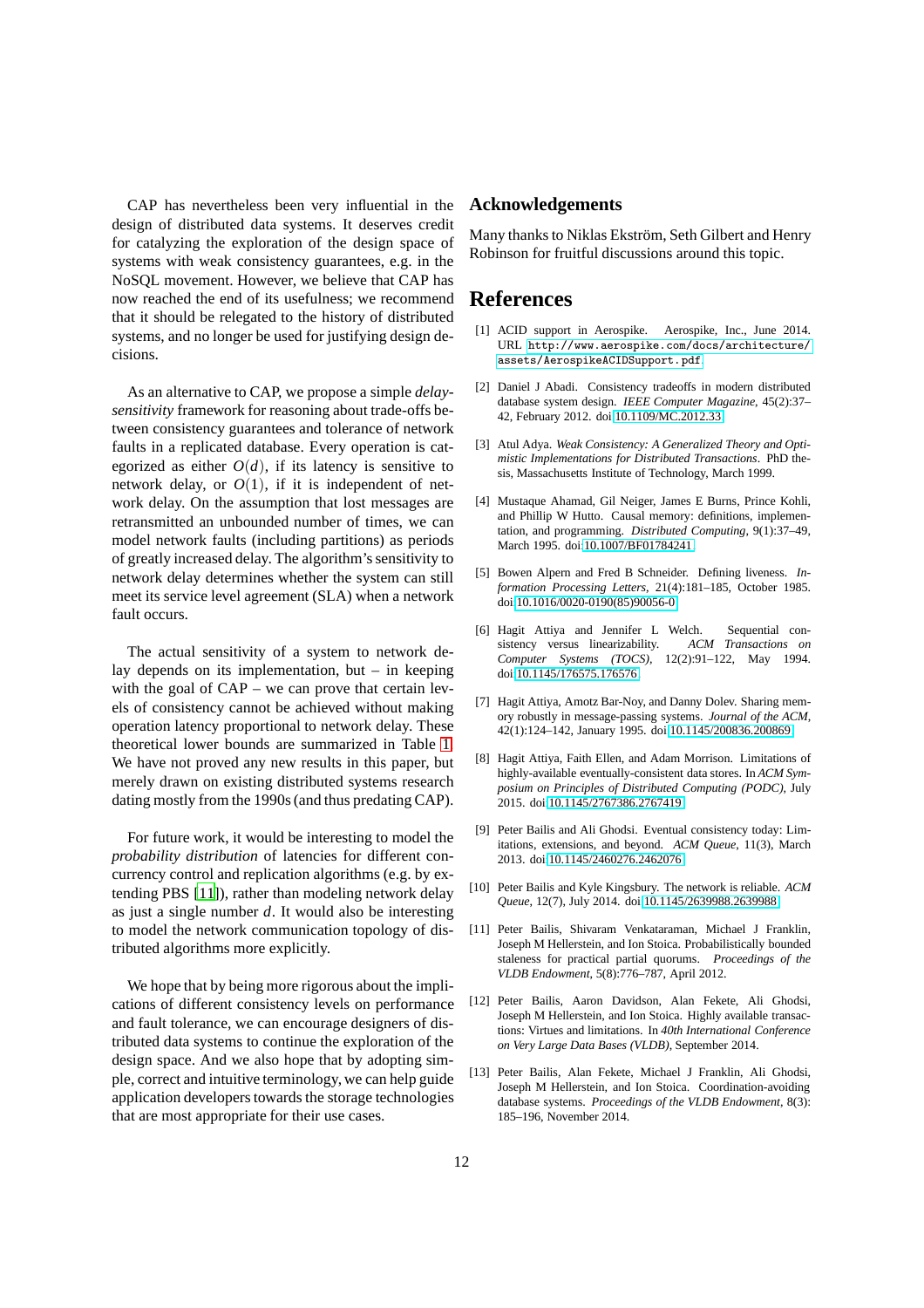- <span id="page-12-18"></span>[14] Hal Berenson, Philip A Bernstein, Jim N Gray, Jim Melton, Elizabeth O'Neil, and Patrick O'Neil. A critique of ANSI SQL isolation levels. In *ACM International Conference on Management of Data (SIGMOD)*, May 1995. doi[:10.1145/568271.223785.](http://dx.doi.org/10.1145/568271.223785)
- <span id="page-12-17"></span>[15] Philip A Bernstein, Vassos Hadzilacos, and Nathan Goodman. *Concurrency Control and Recovery in Database Systems*. Addison-Wesley, 1987. ISBN 0201107155. URL [http://research.microsoft.com/en-us/people/](http://research.microsoft.com/en-us/people/philbe/ccontrol.aspx) [philbe/ccontrol.aspx](http://research.microsoft.com/en-us/people/philbe/ccontrol.aspx).
- <span id="page-12-7"></span>[16] Eric A Brewer. Towards robust distributed systems (keynote). In *19th ACM Symposium on Principles of Distributed Computing (PODC)*, July 2000.
- <span id="page-12-12"></span>[17] Eric A Brewer. CAP twelve years later: How the "rules" have changed. *IEEE Computer Magazine*, 45(2):23–29, February 2012. doi[:10.1109/MC.2012.37.](http://dx.doi.org/10.1109/MC.2012.37)
- <span id="page-12-6"></span>[18] Eric A Brewer. NoSQL: Past, present, future. In *QCon San Francisco*, November 2012. URL [http://www.infoq.com/](http://www.infoq.com/presentations/NoSQL-History) [presentations/NoSQL-History](http://www.infoq.com/presentations/NoSQL-History).
- <span id="page-12-22"></span>[19] Christian Cachin, Rachid Guerraoui, and Luís Rodrigues. *Introduction to Reliable and Secure Distributed Programming*. Springer, 2nd edition, February 2011. ISBN 978-3-642-15259- 7.
- <span id="page-12-26"></span>[20] Bernadette Charron-Bost. Concerning the size of logical clocks in distributed systems. *Information Processing Letters*, 39(1): 11–16, July 1991. doi[:10.1016/0020-0190\(91\)90055-M.](http://dx.doi.org/10.1016/0020-0190(91)90055-M)
- <span id="page-12-14"></span>[21] Jeff Darcy. When partitions attack, October 2010. URL [http://pl.atyp.us/wordpress/index.php/2010/10/](http://pl.atyp.us/wordpress/index.php/2010/10/when-partitions-attack/) [when-partitions-attack/](http://pl.atyp.us/wordpress/index.php/2010/10/when-partitions-attack/).
- <span id="page-12-2"></span>[22] Susan B Davidson, Hector Garcia-Molina, and Dale Skeen. Consistency in partitioned networks. *ACM Computing Surveys*, 17(3):341–370, September 1985. doi[:10.1145/5505.5508.](http://dx.doi.org/10.1145/5505.5508)
- <span id="page-12-3"></span>[23] Michael J Fischer and Alan Michael. Sacrificing serializability to attain high availability of data in an unreliable network. In *1st ACM Symposium on Principles of Database Systems (PODS)*, pages 70–75, March 1982. doi[:10.1145/588111.588124.](http://dx.doi.org/10.1145/588111.588124)
- <span id="page-12-8"></span>[24] Armando Fox and Eric A Brewer. Harvest, yield, and scalable tolerant systems. In *7th Workshop on Hot Topics in Operating Systems (HotOS)*, pages 174–178, March 1999. doi[:10.1109/HOTOS.1999.798396.](http://dx.doi.org/10.1109/HOTOS.1999.798396)
- <span id="page-12-9"></span>[25] Seth Gilbert and Nancy Lynch. Brewer's conjecture and the feasibility of consistent, available, partition-tolerant web services. *ACM SIGACT News*, 33(2):51–59, 2002. doi[:10.1145/564585.564601.](http://dx.doi.org/10.1145/564585.564601)
- <span id="page-12-10"></span>[26] Seth Gilbert and Nancy Lynch. Perspectives on the CAP theorem. *IEEE Computer Magazine*, 45(2):30–36, February 2012. doi[:10.1109/MC.2011.389.](http://dx.doi.org/10.1109/MC.2011.389)
- <span id="page-12-19"></span>[27] Jim N Gray, Raymond A Lorie, Gianfranco R Putzolu, and Irving L Traiger. Granularity of locks and degrees of consistency in a shared data base. In G M Nijssen, editor, *Modelling in Data Base Management Systems: Proceedings of the IFIP Working Conference on Modelling in Data Base Management Systems*, pages 364–394. Elsevier/North Holland Publishing, 1976.
- <span id="page-12-13"></span>[28] Coda Hale. You can't sacrifice partition tolerance, October 2010. URL [http://codahale.com/you-cant](http://codahale.com/you-cant-sacrifice-partition-tolerance/)[sacrifice-partition-tolerance/](http://codahale.com/you-cant-sacrifice-partition-tolerance/).
- <span id="page-12-23"></span>[29] Maurice P Herlihy. Impossibility and universality results for wait-free synchronization. In *7th ACM Symposium on Principles of Distributed Computing (PODC)*, pages 276–290, August 1988. doi[:10.1145/62546.62593.](http://dx.doi.org/10.1145/62546.62593)
- <span id="page-12-0"></span>[30] Maurice P Herlihy and Jeannette M Wing. Linearizability: A correctness condition for concurrent objects. *ACM Transactions on Programming Languages and Systems*, 12(3):463–492, July 1990. doi[:10.1145/78969.78972.](http://dx.doi.org/10.1145/78969.78972)
- <span id="page-12-11"></span>[31] Jeff Hodges. Notes on distributed systems for young bloods, January 2013. URL [http://www.somethingsimilar.com/](http://www.somethingsimilar.com/2013/01/14/notes-on-distributed-systems-for-young-bloods/) [2013/01/14/notes-on-distributed- systems-for](http://www.somethingsimilar.com/2013/01/14/notes-on-distributed-systems-for-young-bloods/)[young-bloods/](http://www.somethingsimilar.com/2013/01/14/notes-on-distributed-systems-for-young-bloods/).
- <span id="page-12-4"></span>[32] Paul R Johnson and Robert H Thomas. RFC 677: The maintenance of duplicate databases. Network Working Group, January 1975. URL <https://tools.ietf.org/html/rfc677>.
- <span id="page-12-25"></span>[33] Flavio P Junqueira, Benjamin C Reed, and Marco Serafini. Zab: High-performance broadcast for primary-backup systems. In *41st IEEE International Conference on Dependable Systems and Networks (DSN)*, pages 245–256, June 2011. doi[:10.1109/DSN.2011.5958223.](http://dx.doi.org/10.1109/DSN.2011.5958223)
- <span id="page-12-16"></span>[34] Won Kim. Highly available systems for database application. *ACM Computing Surveys*, 16(1):71–98, March 1984. doi[:10.1145/861.866.](http://dx.doi.org/10.1145/861.866)
- <span id="page-12-20"></span>[35] Kyle Kingsbury. Call me maybe: RabbitMQ, June 2014. URL [https://aphyr.com/posts/315-call-me-maybe](https://aphyr.com/posts/315-call-me-maybe-rabbitmq)[rabbitmq](https://aphyr.com/posts/315-call-me-maybe-rabbitmq).
- <span id="page-12-21"></span>[36] Kyle Kingsbury. Call me maybe: Elasticsearch 1.5.0, April 2015. URL [https://aphyr.com/posts/323-call-me](https://aphyr.com/posts/323-call-me-maybe-elasticsearch-1-5-0)[maybe-elasticsearch- 1-5-0](https://aphyr.com/posts/323-call-me-maybe-elasticsearch-1-5-0).
- <span id="page-12-27"></span>[37] James J Kistler and M Satyanarayanan. Disconnected operation in the Coda file system. *ACM Transactions on Computer Systems (TOCS)*, 10(1):3–25, February 1992. doi[:10.1145/146941.146942.](http://dx.doi.org/10.1145/146941.146942)
- <span id="page-12-1"></span>[38] Leslie Lamport. How to make a multiprocessor computer that correctly executes multiprocess programs. *IEEE Transactions on Computers*, 28(9):690–691, September 1979. doi[:10.1109/TC.1979.1675439.](http://dx.doi.org/10.1109/TC.1979.1675439)
- <span id="page-12-24"></span>[39] Leslie Lamport. Fairness and hyperfairness. *Distributed Computing*, 13(4):239–245, November 2000. doi[:10.1007/PL00008921.](http://dx.doi.org/10.1007/PL00008921)
- <span id="page-12-5"></span>[40] Bruce G Lindsay, Patricia Griffiths Selinger, C Galtieri, Jim N Gray, Raymond A Lorie, Thomas G Price, Gianfranco R Putzolu, Irving L Traiger, and Bradford W Wade. Notes on distributed databases. Technical Report RJ2571(33471), IBM Research, July 1979.
- <span id="page-12-15"></span>[41] Nicolas Liochon. You do it too: Forfeiting network partition tolerance in distributed systems, July 2015. URL [http://](http://blog.thislongrun.com/2015/07/Forfeit-Partition-Tolerance-Distributed-System-CAP-Theorem.html) [blog.thislongrun.com/2015/07/Forfeit-Partition-](http://blog.thislongrun.com/2015/07/Forfeit-Partition-Tolerance-Distributed-System-CAP-Theorem.html)[Tolerance-Distributed- System-CAP-Theorem.html](http://blog.thislongrun.com/2015/07/Forfeit-Partition-Tolerance-Distributed-System-CAP-Theorem.html).